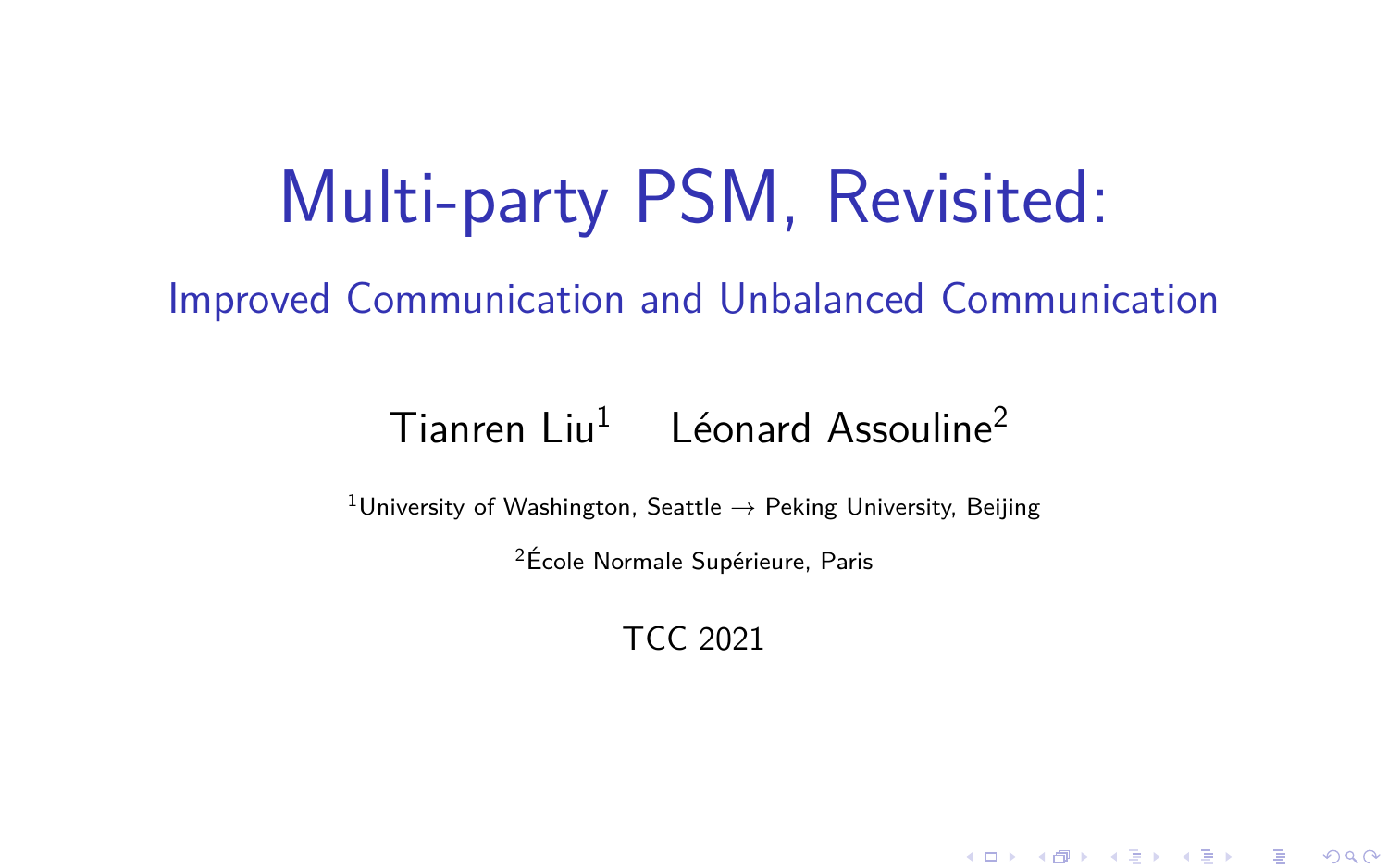

- **I** Correctness: The referee learns  $f(x_1, \ldots, x_k)$
- $\triangleright$  Security: Unbounded referee learns nothing else
- Communication complexity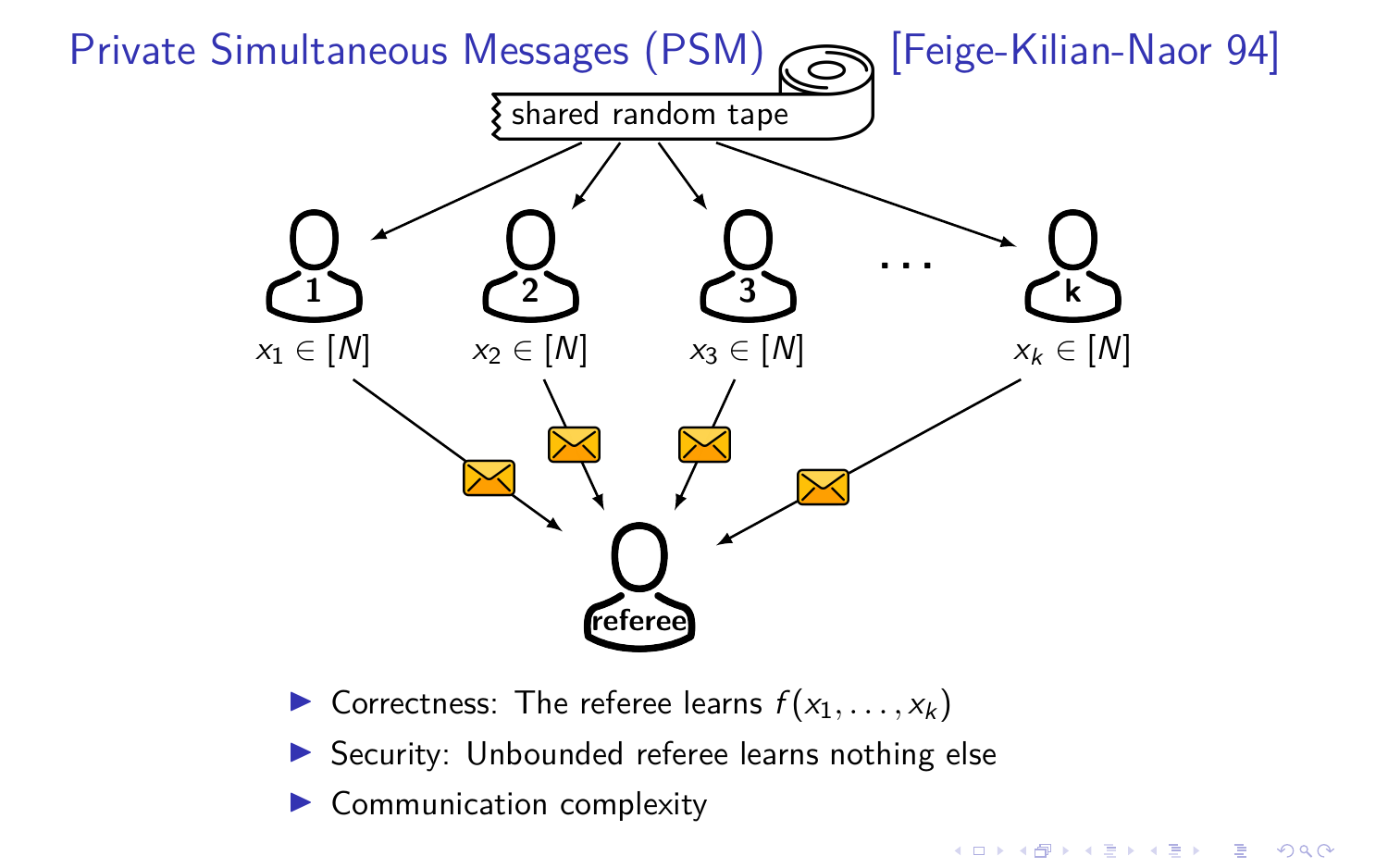### **Motivations**

PSM is of theoretical interest

Minimal model of secure computation

#### Close connection to . . .

- Ad-hoc PSM [BGIK16, BIK17]
- Conditional Disclosure of Secrets (CDS) [GIKM00,LVW18]
- $\blacktriangleright$  Non-interactive MPC [BGIKMP14]
- (Decomposable) randomized encoding
- Information-theoretic GC [Yao86]  $\approx$  PSM where each party has 1-bit input

How communication complexity depends on  $N, k$  (worst-case  $f$ ) Can communication  $\ll N^k$ ? e.g. CDS's communication  $\approx$  2 √ k log N

How communication complexity depends on computation complexity (circuit size, branching program size, etc)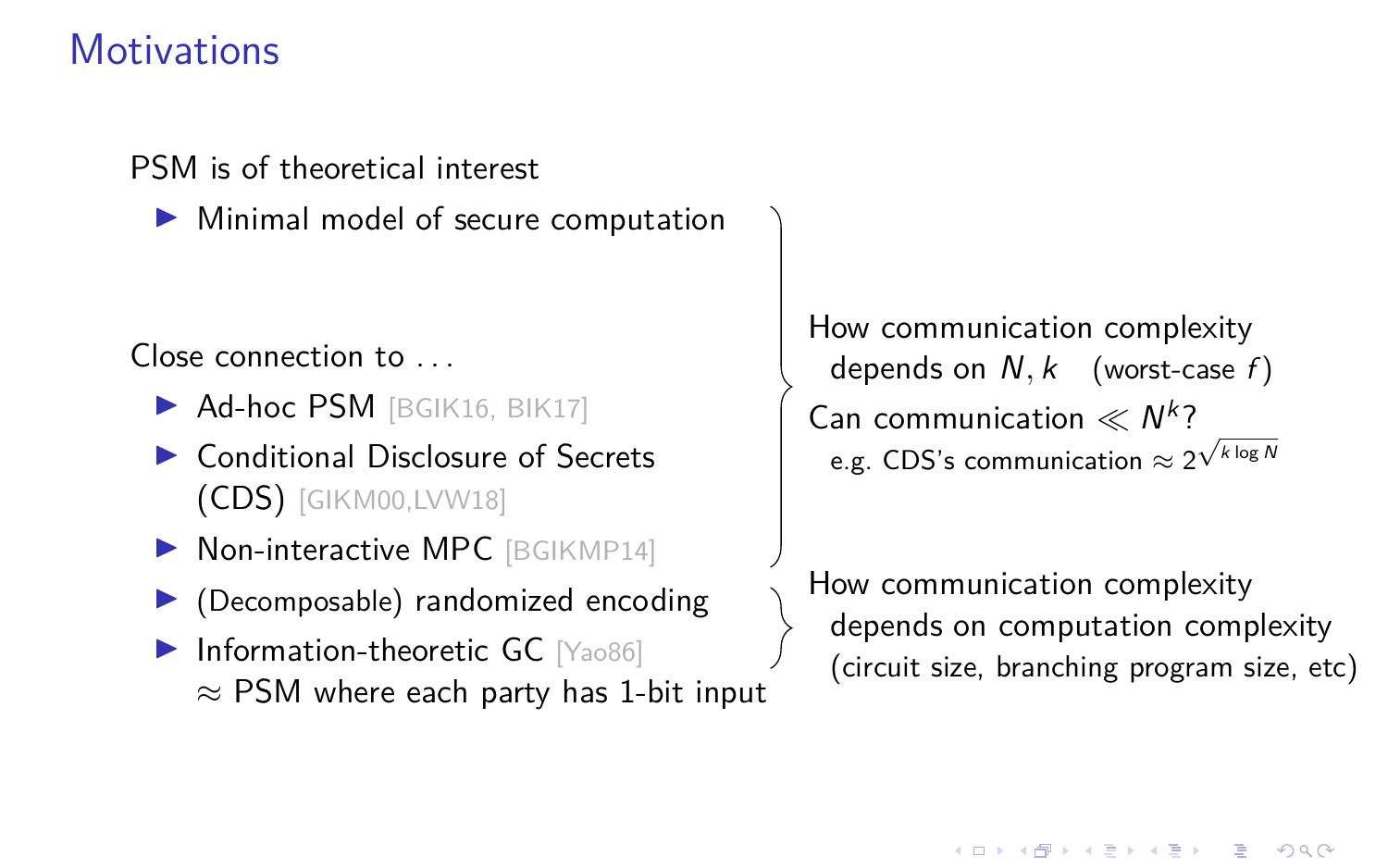### Previous Works and Our Results  $\sim$  1

|                  | Communication for $f: [N]^k \rightarrow \{0,1\}$ in PSM model                                                |
|------------------|--------------------------------------------------------------------------------------------------------------|
| [FKN94]          | $O(N^{k-1})$ = all-but-one-party input space size                                                            |
| [BKN18]          | $O_k(N^{k/2}) = \sqrt{\text{total input space size}}$                                                        |
| [BIKK14]         | $O(N^{1/2})$ for $k = 2$ = ????                                                                              |
| [BKN18]          | $O(N)$ , $O(N^{5/3})$ , $O(N^{7/3})$ for $k = 3, 4, 5$ resp. = ????                                          |
| <b>This work</b> | $O_k(N^{\frac{k-1}{2}}) = \sqrt{\text{all-bit-one-party input space size}}$                                  |
|                  | - Yield BIKK and BKN as special cases when $k = 2$ or 3<br>- For infinitely many k, including all $k \le 20$ |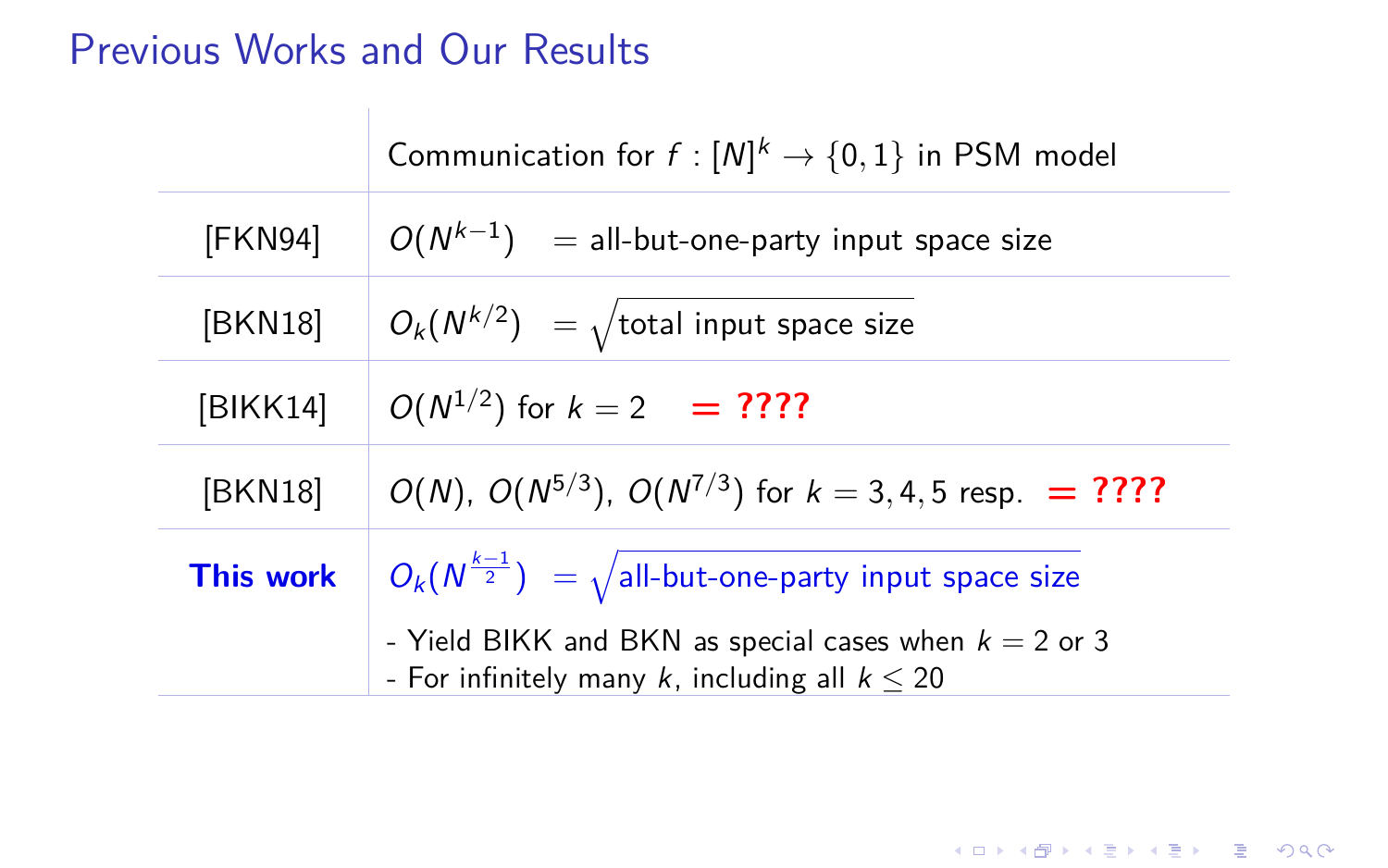### Previous Works and Our Results

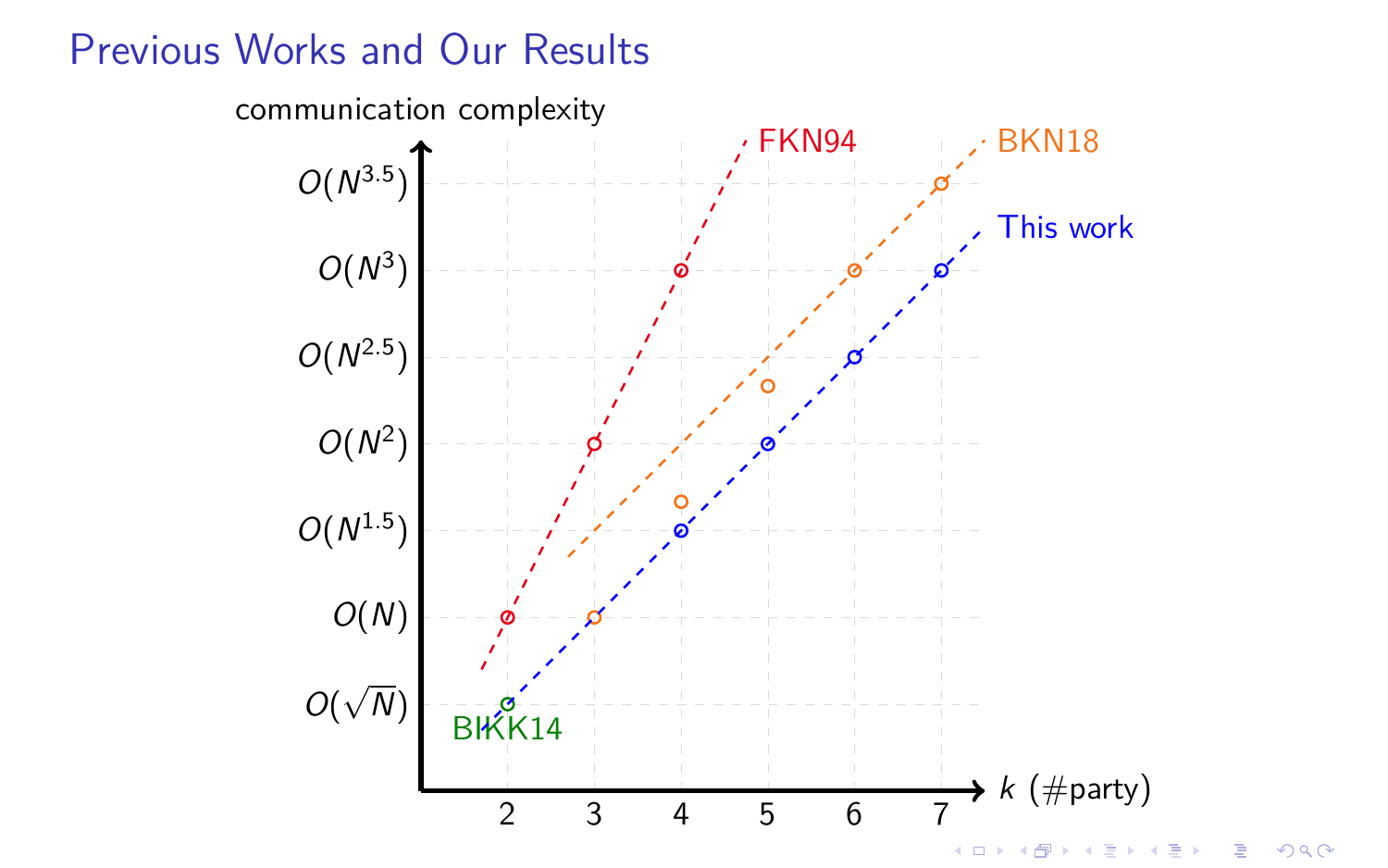### Previous Works and Our Results (2-party)

|           | Communication for $f : [N] \times [N] \rightarrow \{0,1\}$ in PSM model                                                      |
|-----------|------------------------------------------------------------------------------------------------------------------------------|
| [BIKK14]  | $O(N^{1/2})$                                                                                                                 |
| [FKN94]   | $O(N)$ for one party, $O(\log N)$ for the other                                                                              |
| This work | $O(N^{\eta})$ for one party, $O(N^{1-\eta})$ for the other                                                                   |
|           | - Yield BIKK construction as a special case when $\eta = 1/2$<br>- For rational $\eta \in (0,1)$ whose denominator $\leq 20$ |

#### There are more questions than answers.

(will discuss them in the "open problem" section)

**KORKARRA ERKER SAGA**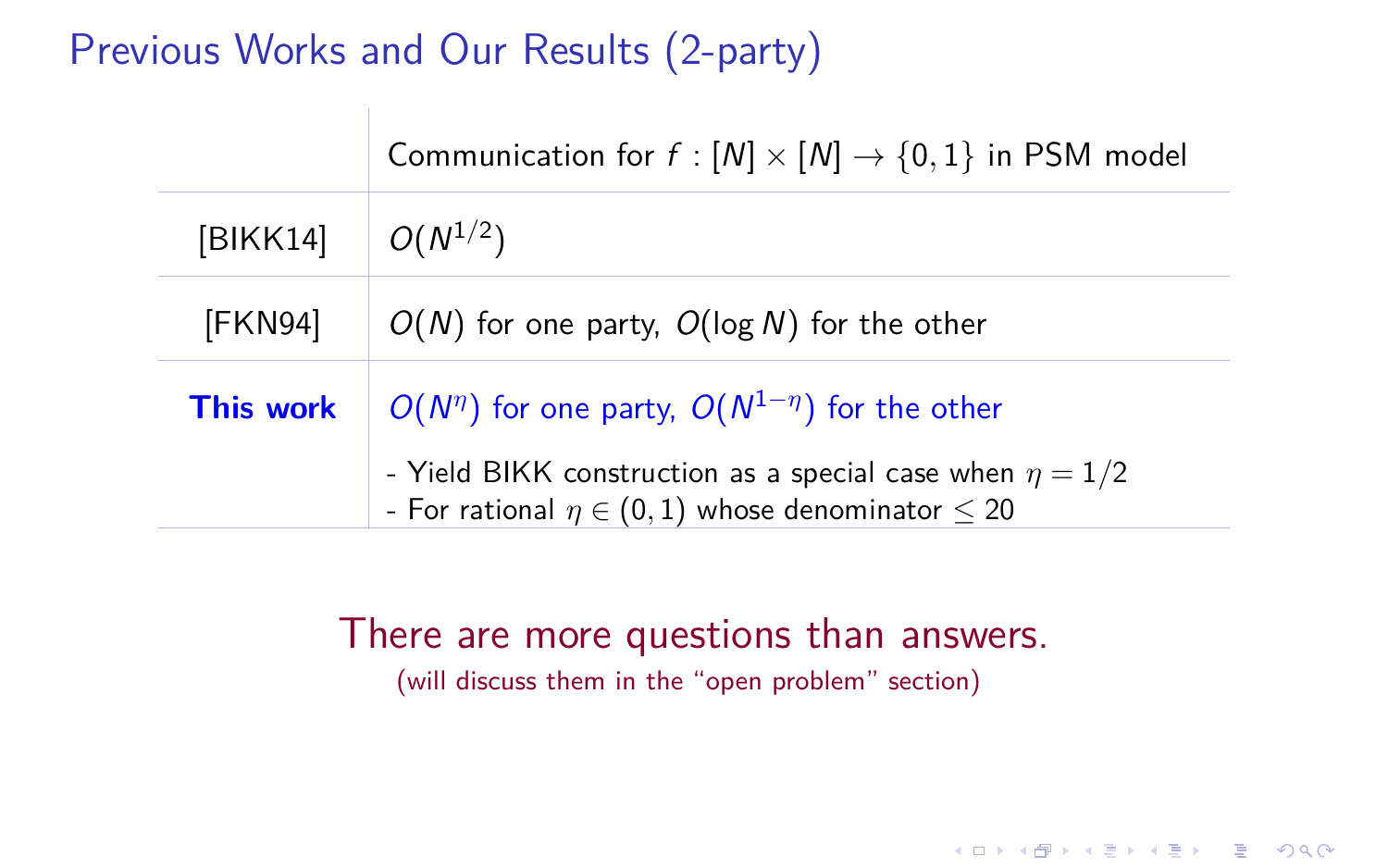#### **Idea | [CGKS95,BIKK14]** -

$$
\text{Target} = f(x_1, \ldots, x_k) = \langle F, \vec{x}_1 \otimes \cdots \otimes \vec{x}_k \rangle
$$

Notations:

 $\blacktriangleright$   $\langle \cdot, \cdot \rangle$  denotes the inner product F is the truth-table of f, which is a dimension- $(N \times \cdots \times N)$  array  $k$  times  $\blacktriangleright$   $\vec{x_i}$  is a dimension-N vector,  $\vec{x_i} = \boxed{0 \mid 0 \mid 0 \mid 1 \mid 0}$  $x_i$ -th coordinate  $\triangleright$  ⊗ denotes tensor product, e.g.  $\vec{x}_i \otimes \vec{x}_j =$ 0 0 0 0 0 0 0 0 0 0 0 0 0 0 0 0 0 0 0 0 0 0 0  $0 0 0 1 0 0$  $0 0 0 0 0 0 0$  $(x_i, x_j)$ -th coordinate

**KOX KAX KEX KEX E YORA**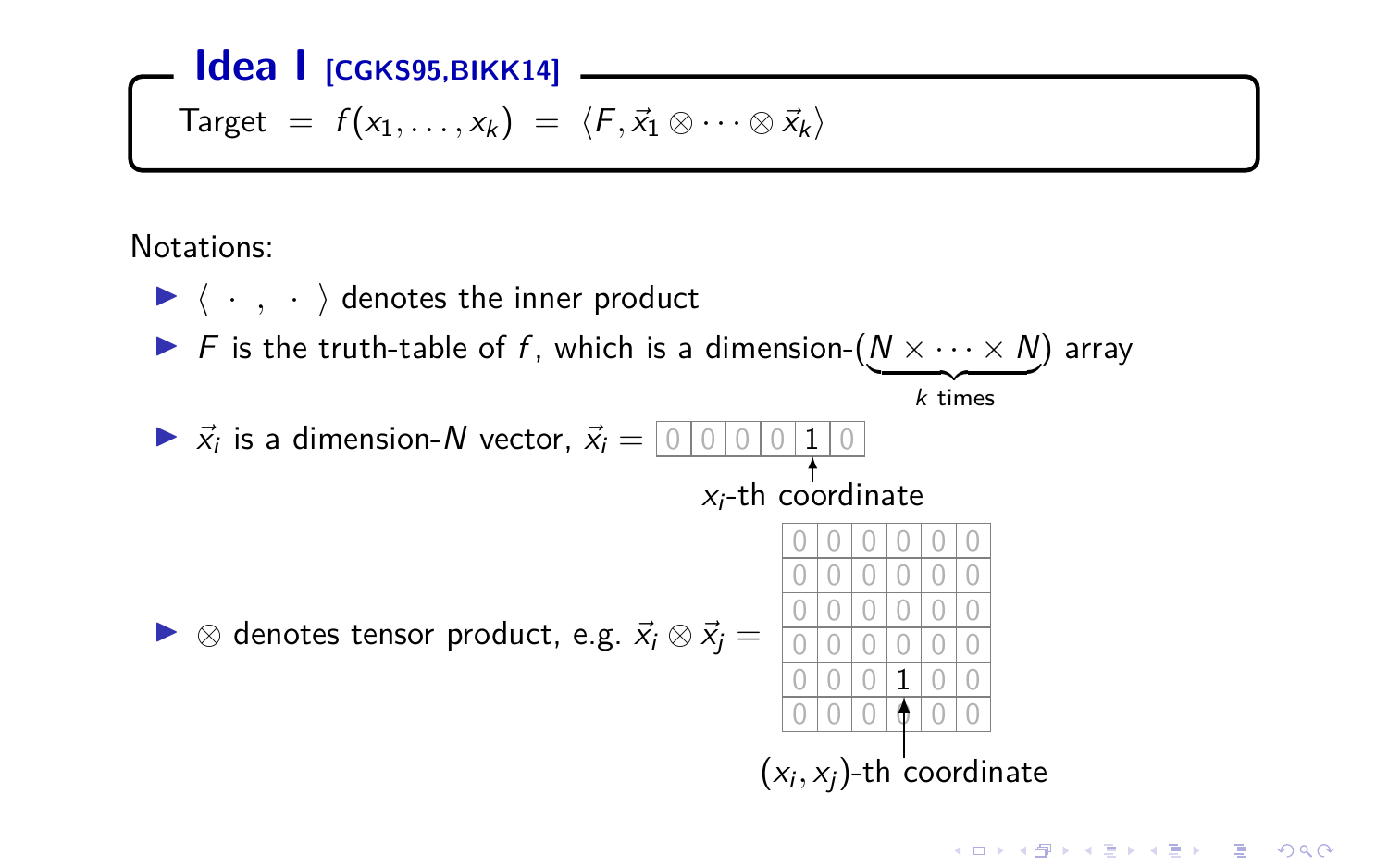## **Idea I [CGKS95,BIKK14]** Target =  $f(x_1, \ldots, x_k) = \langle F, \vec{x}_1 \otimes \cdots \otimes \vec{x}_k \rangle$

#### Recap 3-party PSM [BKN18]



**KORK EXKEY E MARK** 

The referee can compute  $\langle F, (\vec{x}_1 + \vec{r}_1) \otimes (\vec{x}_2 + \vec{r}_2) \otimes (\vec{x}_3 + \vec{r}_3) \rangle$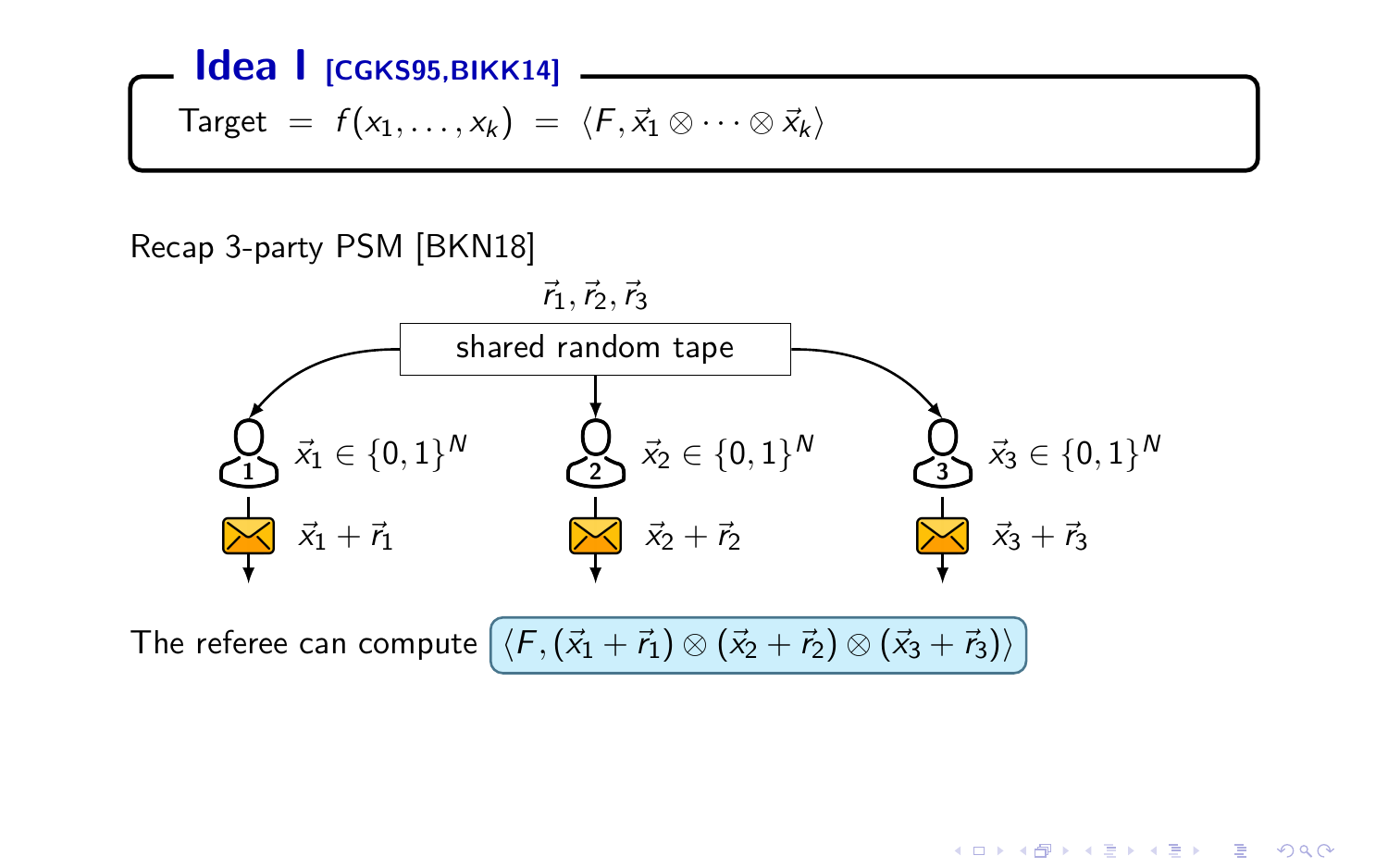#### **Idea I [CGKS95,BIKK14]**

$$
\text{Target} = f(x_1, \ldots, x_k) = \langle F, \vec{x}_1 \otimes \cdots \otimes \vec{x}_k \rangle
$$

#### Recap 3-party PSM [BKN18]

 $P_i$  sends OTP  $\vec{x}_i + \vec{r}_i$ .



#### **Idea II [IK97,BKN18]**

Polynomials have complexity  $O_{\text{degree}}(\#[monomials])$  in PSM model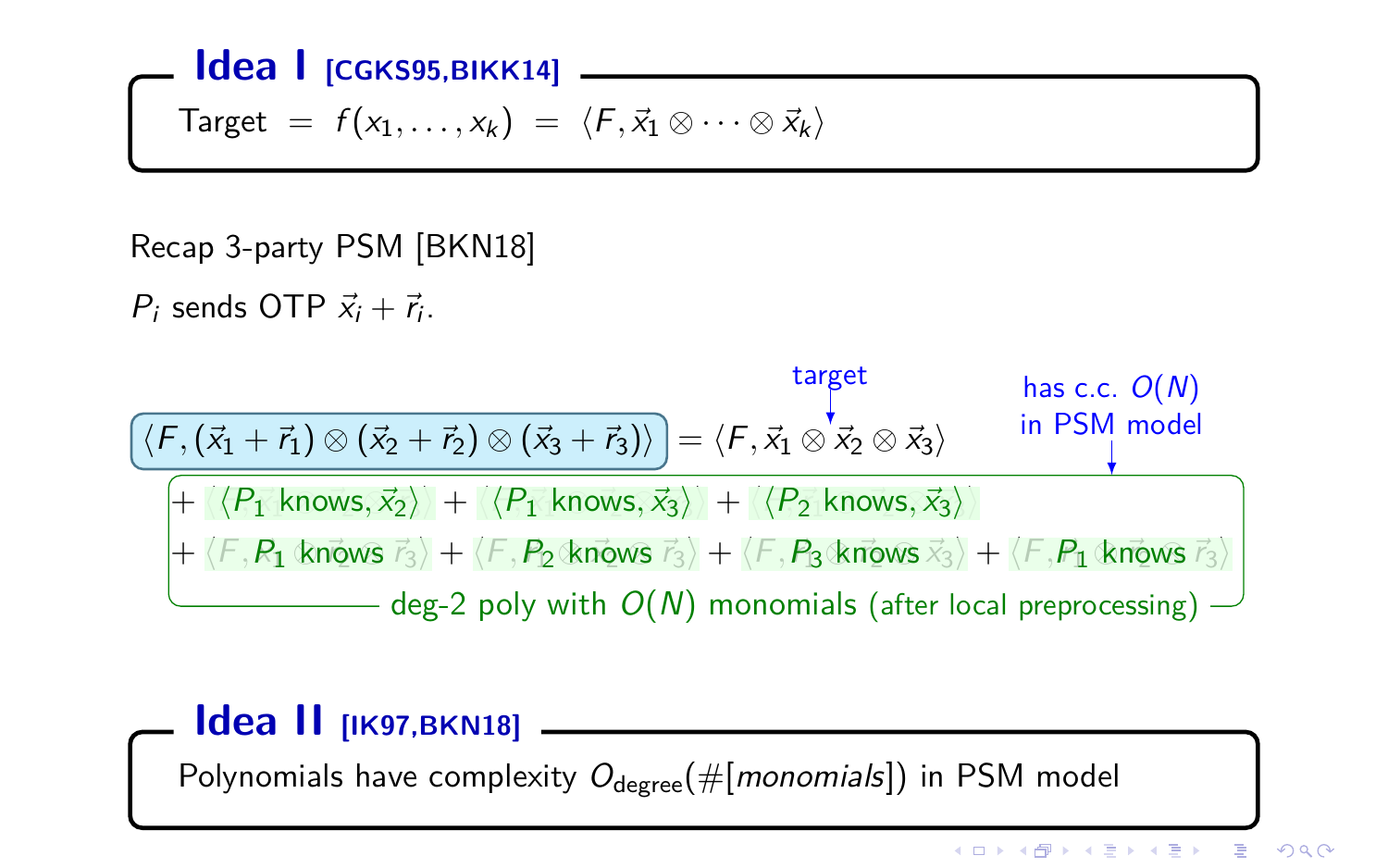### 5-party PSM with communication  $O(N^2)$

*P*<sub>i</sub> sends OTP  $\vec{x}_i + \vec{r}_i$  ( $\vec{r}_i \leftarrow$  shared randomness).

 $\langle F, (\vec{x}_1 + \vec{r}_1) \otimes (\vec{x}_2 + \vec{r}_2) \otimes (\vec{x}_3 + \vec{r}_3) \otimes (\vec{x}_4 + \vec{r}_4) \otimes (\vec{x}_5 + \vec{r}_5) \rangle$ 

 $=\langle F,\vec{x}_1\otimes\vec{x}_2\otimes\vec{x}_3\otimes\vec{x}_4\otimes\vec{x}_5\rangle$ —target

hard to eliminate?

+{F,x]@x2@x3@x4@75}+{F,x]@x2@x3@74@x5}+{F,x]@x2@73@x4@x5}+{F,x]@72@x3@x4@x5}+{F,7]@x2@x3@x4@x5}

 $+\bra{P_1}$  knows, $\vec{x}_2\otimes\vec{x}_3\rangle+\bra{P_1}$  knows, $\vec{x}_2\otimes\vec{x}_4\rangle+\bra{P_1}$  knows, $\vec{x}_3\otimes\vec{x}_4\rangle+\bra{P_2}$  knows, $\vec{x}_3\otimes\vec{x}_4\rangle+\bra{P_1}$  knows, $\vec{x}_2\otimes\vec{x}_5\rangle$ 

 $+\langle P_1\vert$  knows, $\vec{x_3}\otimes\vec{x_5}\rangle+\langle P_2\vert$  knows, $\vec{x_3}\otimes\vec{x_5}\rangle+\langle P_1\vert$  knows, $\vec{x_4}\otimes\vec{x_5}\rangle+\langle P_2\vert$  knows, $\vec{x_4}\otimes\vec{x_5}\rangle+\langle P_3\vert$  knows, $\vec{x_4}\otimes\vec{x_5}\rangle$ 

 $+\langle\digamma\langle P_{\Gamma}\text{ knows},\vec{x_2}\rangle_{\top_{5}}\rangle+\langle\digamma\langle P_{\Gamma}\text{ knows},\vec{x_3}\rangle_{\top_{5}}\rangle+\langle\digamma\langle P_{2}\text{ knows},\vec{x_3}\rangle_{\top_{5}}\rangle+\langle\digamma\langle P_{\Gamma}\text{ knows},\vec{x_4}\rangle_{\top_{5}}\rangle+\langle\digamma\langle P_{2}\text{ knows},\vec{x_4}\rangle_{\top_{5}}\rangle$ 

 $+\langle \digamma\langle P_3\log_5\tilde{x_4}\rangle_{\mathbb{F}_2}\rangle+\langle \digamma\langle P_1\log_5\tilde{x_5}\rangle_{\mathbb{F}_2}\rangle+\langle \digamma\langle P_2\log_5\tilde{x_5}\rangle_{\mathbb{F}_2}\rangle+\langle \digamma\langle P_3\log_5\tilde{x_5}\rangle_{\mathbb{F}_2}\rangle+\langle \digamma\langle P_4\log_5\tilde{x_5}\rangle_{\mathbb{F}_2}\rangle$ 

 $+(\digamma \bar{x_1} P_{\bar{12}} \text{knows} \otimes \tau_5)+(\digamma \bar{x_1} P_{\bar{22}} \text{knows} \otimes \tau_5)+(\digamma \bar{x_1} P_{\bar{22}} \text{knows} \otimes \tau_5)+(\digamma \bar{x_1} P_{\bar{42}} \text{knows} \otimes \tau_5)+(\digamma \bar{x_1} P_{\bar{52}} \text{knows} \otimes \bar{x_5})$ 

 $^{+\langle E,\vec r_1B_{12}^2$ knows ⊗ $\vec r_5\rangle$  \_\_ deg-3 poly with  $O(N^2)$  monomials (after local preprocessing)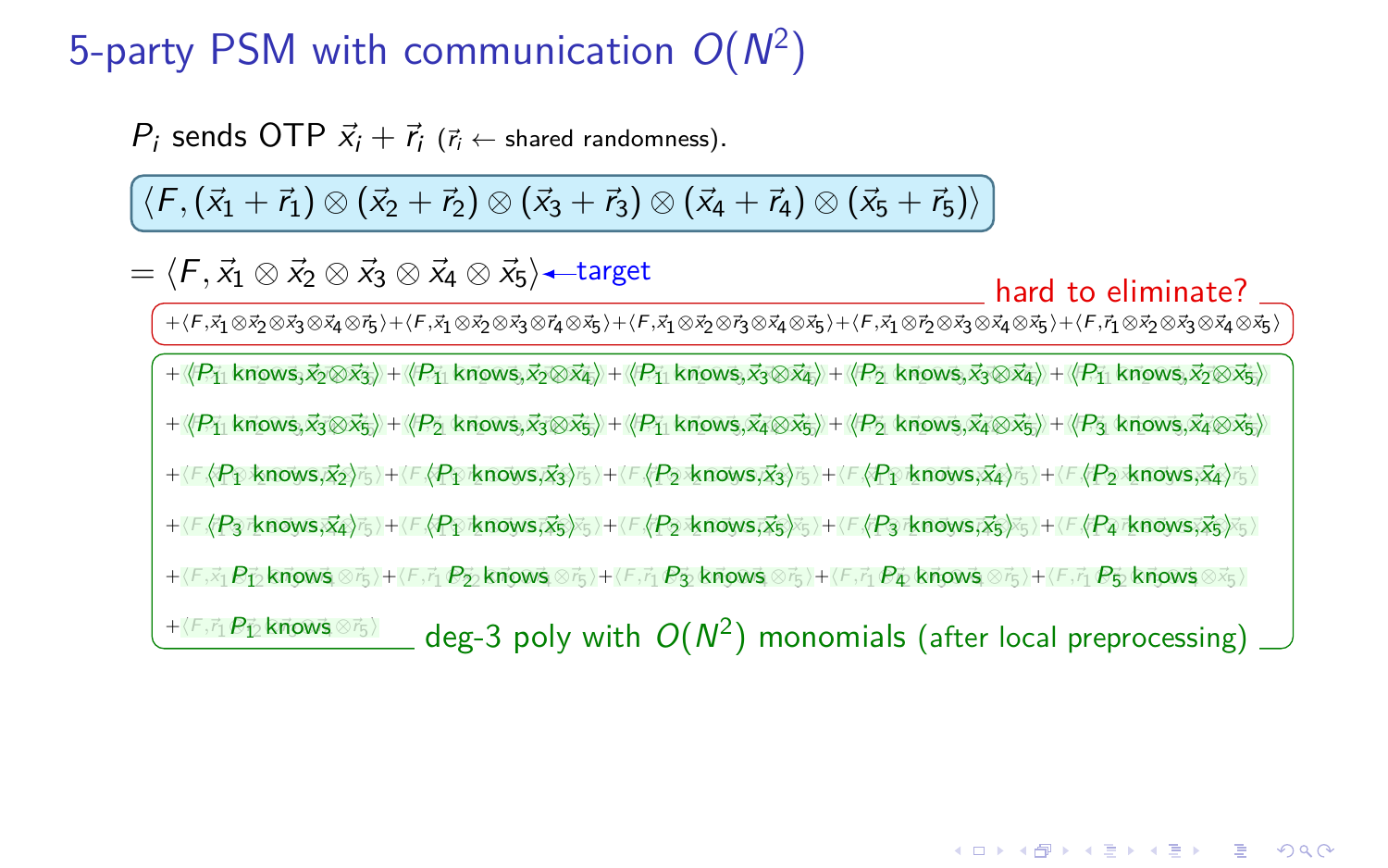### 5-party PSM with communication  $O(N^2)$

 $P_i$  sends OTP  $\vec{x}_i + \vec{r}_i$  ( $\vec{r}_i \leftarrow$  shared randomness).  $\longleftarrow$  communication  $\ll N^2$ 

$$
\langle F, (\vec{x}_1 + \vec{r}_1) \otimes (\vec{x}_2 + \vec{r}_2) \otimes (\vec{x}_3 + \vec{r}_3) \otimes (\vec{x}_4 + \vec{r}_4) \otimes (\vec{x}_5 + \vec{r}_5) \rangle
$$

 $\vec{p} = \langle F, \vec{x}_1 \otimes \vec{x}_2 \otimes \vec{x}_3 \otimes \vec{x}_4 \otimes \vec{x}_5 \rangle + \boxed{\text{hard terms}} + \boxed{\text{easy terms}}$ 

$$
P_i, P_j
$$
 "jointly send" OTP  $\vec{x}_i \otimes \vec{x}_j + R_{i,j}$  ( $R_{i,j} \leftarrow$  shared randomness).

$$
\frac{\left\langle \left\langle \mathsf{F},\left( \vec{\mathsf{x}}_1 \otimes \vec{\mathsf{x}}_2+\mathsf{R}_{1,2} \right)\otimes \left( \vec{\mathsf{x}}_3+\vec{\mathsf{r}}_3 \right)\otimes \left( \vec{\mathsf{x}}_4+\vec{\mathsf{r}}_4 \right)\otimes \left( \vec{\mathsf{x}}_5+\vec{\mathsf{r}}_5 \right) \right\rangle \right),}{\left\langle \left\langle \mathsf{F},\left( \vec{\mathsf{x}}_1 \otimes \vec{\mathsf{x}}_2+\mathsf{R}_{1,2} \right)\otimes \left( \vec{\mathsf{x}}_3 \otimes \vec{\mathsf{x}}_4+\mathsf{R}_{3,4} \right)\otimes \left( \vec{\mathsf{x}}_5+\vec{\mathsf{r}}_5 \right) \right\rangle \right\rangle }, \\\overline{\left\langle \left\langle \mathsf{F},\left( \vec{\mathsf{x}}_1 \otimes \vec{\mathsf{x}}_2+\mathsf{R}_{1,2} \right)\otimes \left( \vec{\mathsf{x}}_3+\vec{\mathsf{r}}_3 \right)\otimes \left( \vec{\mathsf{x}}_4 \otimes \vec{\mathsf{x}}_5+\mathsf{R}_{4,5} \right) \right\rangle \right\rangle }.
$$
 etc.

Each of them  $= \langle F,\vec{x}_1 \otimes \vec{x}_2 \otimes \vec{x}_3 \otimes \vec{x}_4 \otimes \vec{x}_5 \rangle + \text{[hard terms]} + \text{[easy terms]}$ 

#### **Idea IV**

Hard term cancellation (basic linear algebra)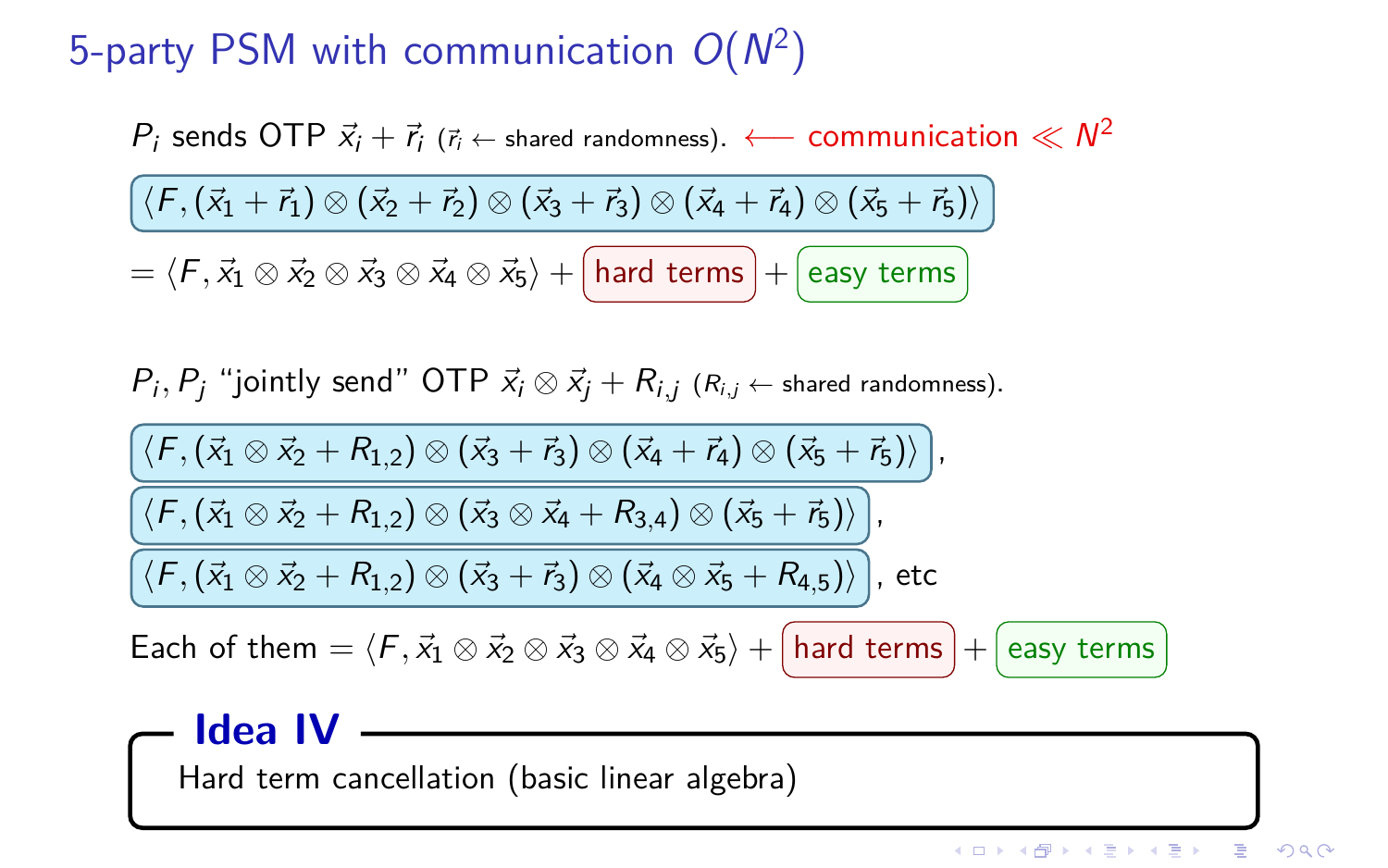### 5-party PSM with communication  $O(N^2)$

*P*<sub>i</sub> sends OTP  $\vec{x}_i + \vec{r}_i$  ( $\vec{r}_i \leftarrow$  shared randomness).

 $P_i, P_j$  "jointly send" OTP  $\vec{x_i} \otimes \vec{x_j} + R_{i,j}$  ( $R_{i,j} \leftarrow$  shared randomness).

$$
\left(\begin{array}{c|c} -\overline{\langle F, (\vec{x}_1 \otimes \vec{x}_2 + R_{1,2}) \otimes (\vec{x}_3 + \vec{r}_3) \otimes (\vec{x}_4 + \vec{r}_4) \otimes (\vec{x}_5 + \vec{r}_5) \rangle} \\ + \overline{\langle F, (\vec{x}_1 \otimes \vec{x}_2 + R_{1,2}) \otimes (\vec{x}_3 \otimes \vec{x}_4 + R_{3,4}) \otimes (\vec{x}_5 + \vec{r}_5) \rangle} \\ + \overline{\langle F, (\vec{x}_1 \otimes \vec{x}_2 + R_{1,2}) \otimes (\vec{x}_3 \otimes \vec{x}_5 + R_{3,5}) \otimes (\vec{x}_4 + \vec{r}_4) \rangle} \\ + \overline{\langle F, (\vec{x}_1 \otimes \vec{x}_2 + R_{1,2}) \otimes (\vec{x}_3 + \vec{r}_3) \otimes (\vec{x}_4 \otimes \vec{x}_5 + R_{4,5}) \rangle} \\ = 2 \times \langle F, \vec{x}_1 \otimes \vec{x}_2 \otimes \vec{x}_3 \otimes \vec{x}_4 \otimes \vec{x}_5 \rangle + \overline{\text{easy terms}} \\ 2 \neq 0 & \text{target} & \text{has c.c. } O(N^2) & \text{in PSM model} \\ \end{array}\right)
$$
\n**Idea IV**\n
$$
\begin{array}{c|c|c} \n\hline\n\end{array}
$$
\n**1.2.1**\n**1.3.2**\n
$$
\begin{array}{c|c|c} \n\hline\n\end{array}
$$
\n**1.4.3**\n
$$
\begin{array}{c|c|c} \n\hline\n\end{array}
$$
\n**1.5.3**\n
$$
\begin{array}{c|c} \n\hline\n\end{array}
$$
\n**1.5.3**\n
$$
\begin{array}{c|c} \n\hline\n\end{array}
$$
\n
$$
\begin{array}{c|c} \n\hline\n\end{array}
$$
\n
$$
\n\hline\n\end{array}
$$
\n**1.6**\n
$$
\begin{array}{c|c} \n\hline\n\end{array}
$$
\n**1.6**\n
$$
\begin{array}{c|c} \n\hline\n\end{array}
$$
\n
$$
\n\hline\n\end{array}
$$
\n<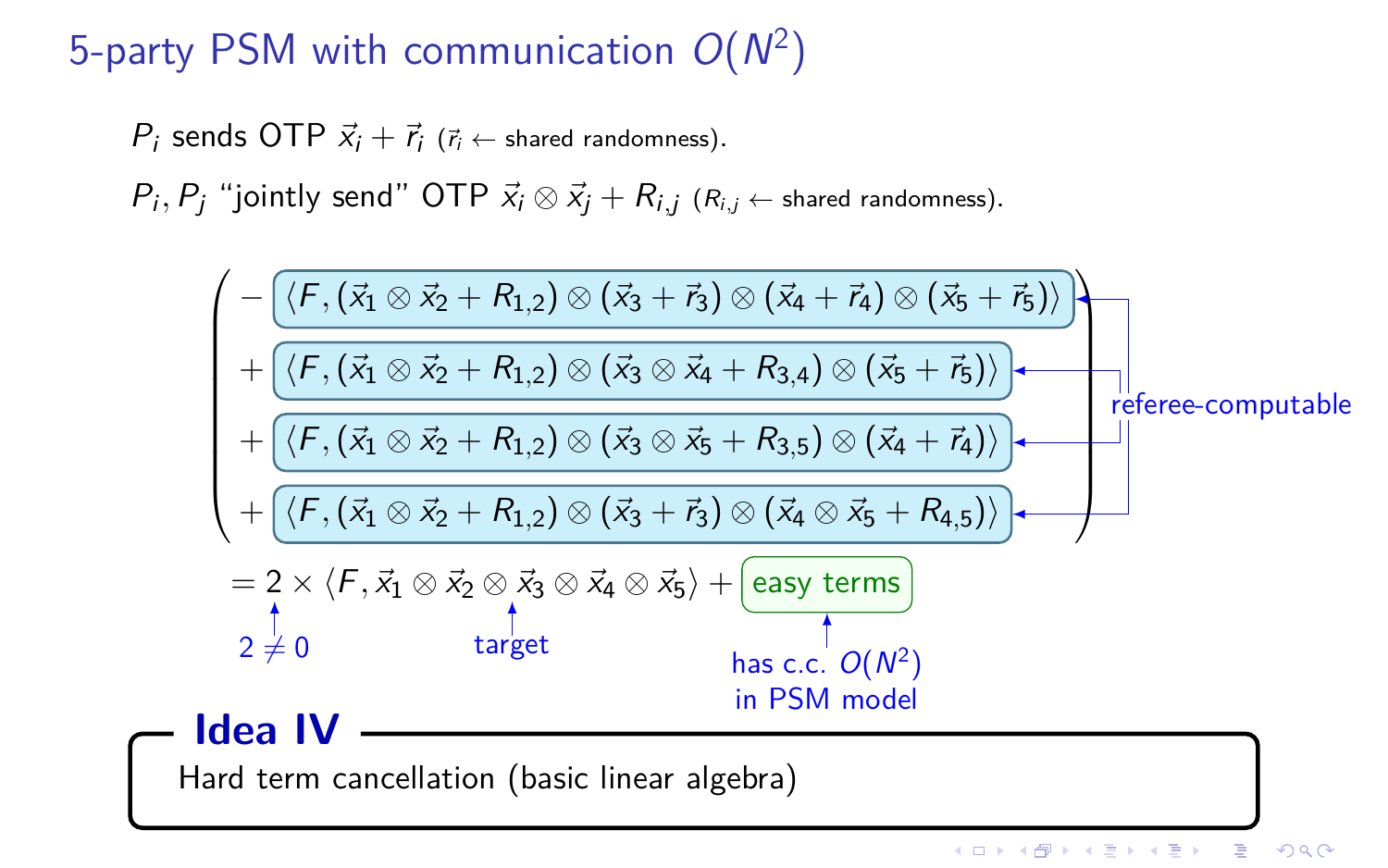k-party PSM with communication  $O(N^{(k-1)/2})$ 

$$
\forall S \subseteq [k] \text{ that } |S| \leq \frac{k-1}{2}, \text{ "jointly send" the OTP of } \bigotimes_{i \in S} \vec{x}_i,
$$
  
i.e. 
$$
\bigotimes_{i \in S} \vec{x}_i + R_S \text{ (}R_S \leftarrow \text{shared randomness)}\text{.}
$$

Every 
$$
[reference-computable term] = target + [hard terms] + [easy terms]
$$

Do linear algebra to cancel out the hard terms:

a linear combination of referee-computable terms  $= c \cdot \text{target} + \epsilon$ 

- Extra work to "use up the budget" when  $k$  is even. (next slide)
- Computer did the linear algebra when  $k \leq 20$ .
- $\triangleright$  We did the linear algebra for all  $k =$  prime<sup>power</sup> 1.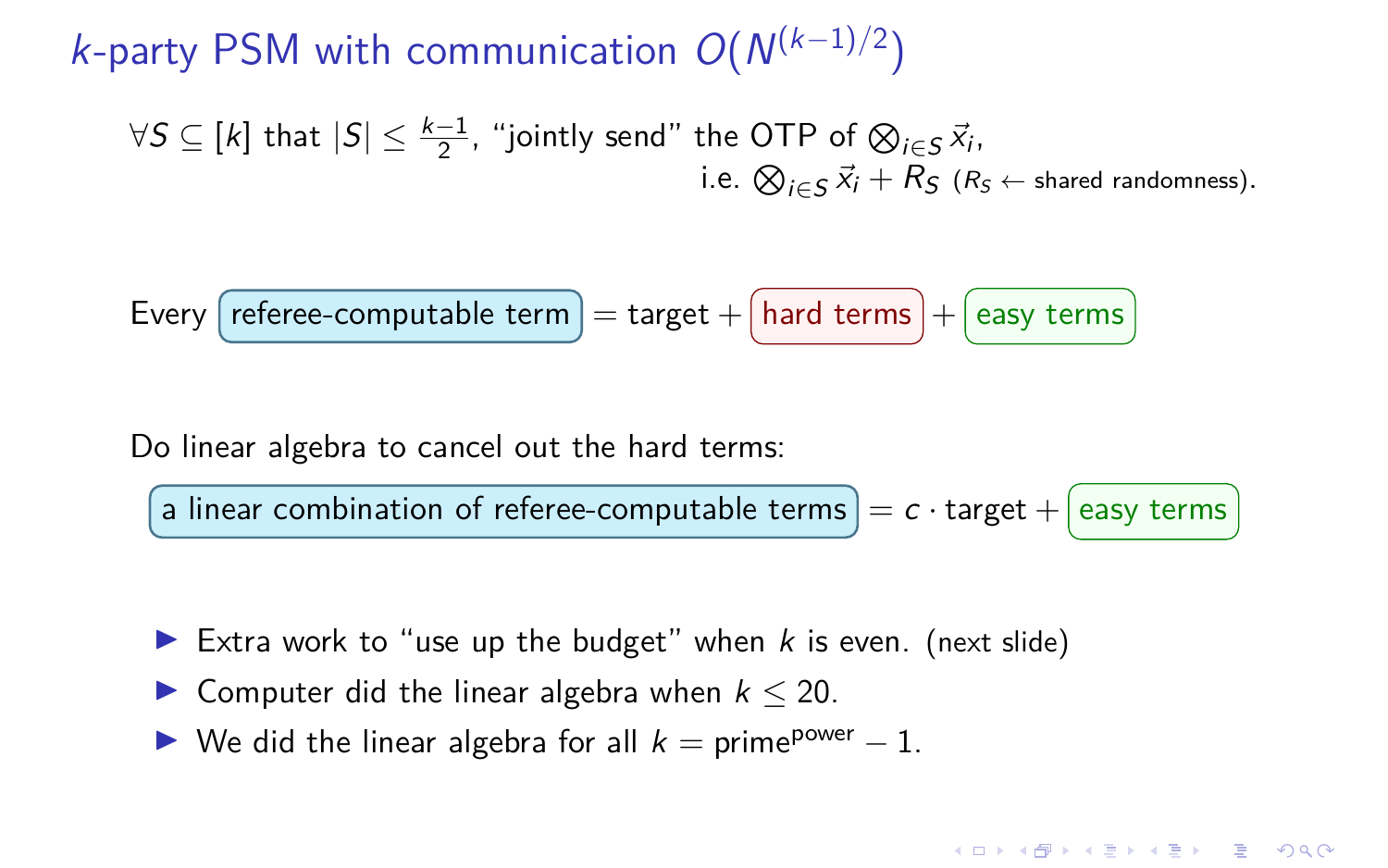### Extra work when  $k$  is even

**Idea | [CGKS95,BIKK14]**  $\text{Target} = f(x_1, \ldots, x_k) = \langle F, \vec{x}_{1,H} \otimes \vec{x}_{1,L} \otimes \cdots \otimes \vec{x}_{k,H} \otimes \vec{x}_{k,L} \rangle$ I *~*x<sup>i</sup> is a dimension-N vector, *~*x<sup>i</sup> := 0 0 0 0 1 0 0 0 0 0  $x_i$ -th coordinate Split  $x_i \in [N]$  into  $x_{i,H}, x_{i,L} \in [N]$ N]  $\textsf{Consider}~\vec{x}_{i,H} := \textcolor{red}{\textcolor{blue}{\mathcal{O}}}\textcolor{blue}{\textbf{|}1 \textcolor{blue}{\mid}0 \textcolor{blue}{\mid}0}$ xi*,*H-th coordinate ,  $\vec{x}_{i,L} := \boxed{0 \mid 0 \mid 1 \mid 0}$ xi*,*L-th coordinate  $\triangleright$  Then  $\vec{x}_i = \vec{x}_{i,H} \otimes \vec{x}_{i,L}$  (flattened)

#### **KORK EXKEY E MARK**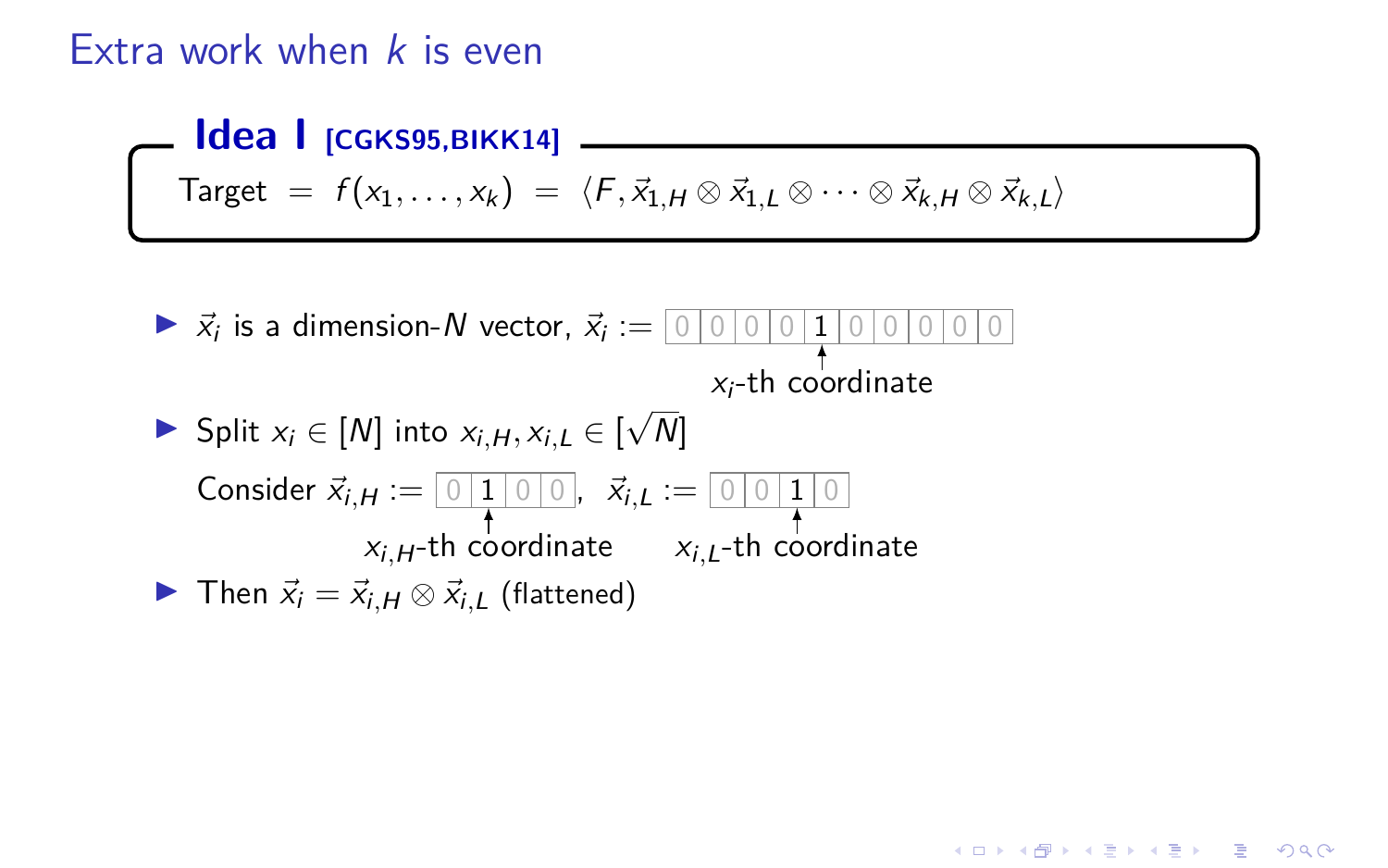### 2-party PSM communication trade-off

Budget: one party sends  $O(N^{\frac{b}{k}})$  bits, the other party sends  $O(N^{\frac{k-b}{k}})$  bits



#### **Idea III**

Use up the communication budget!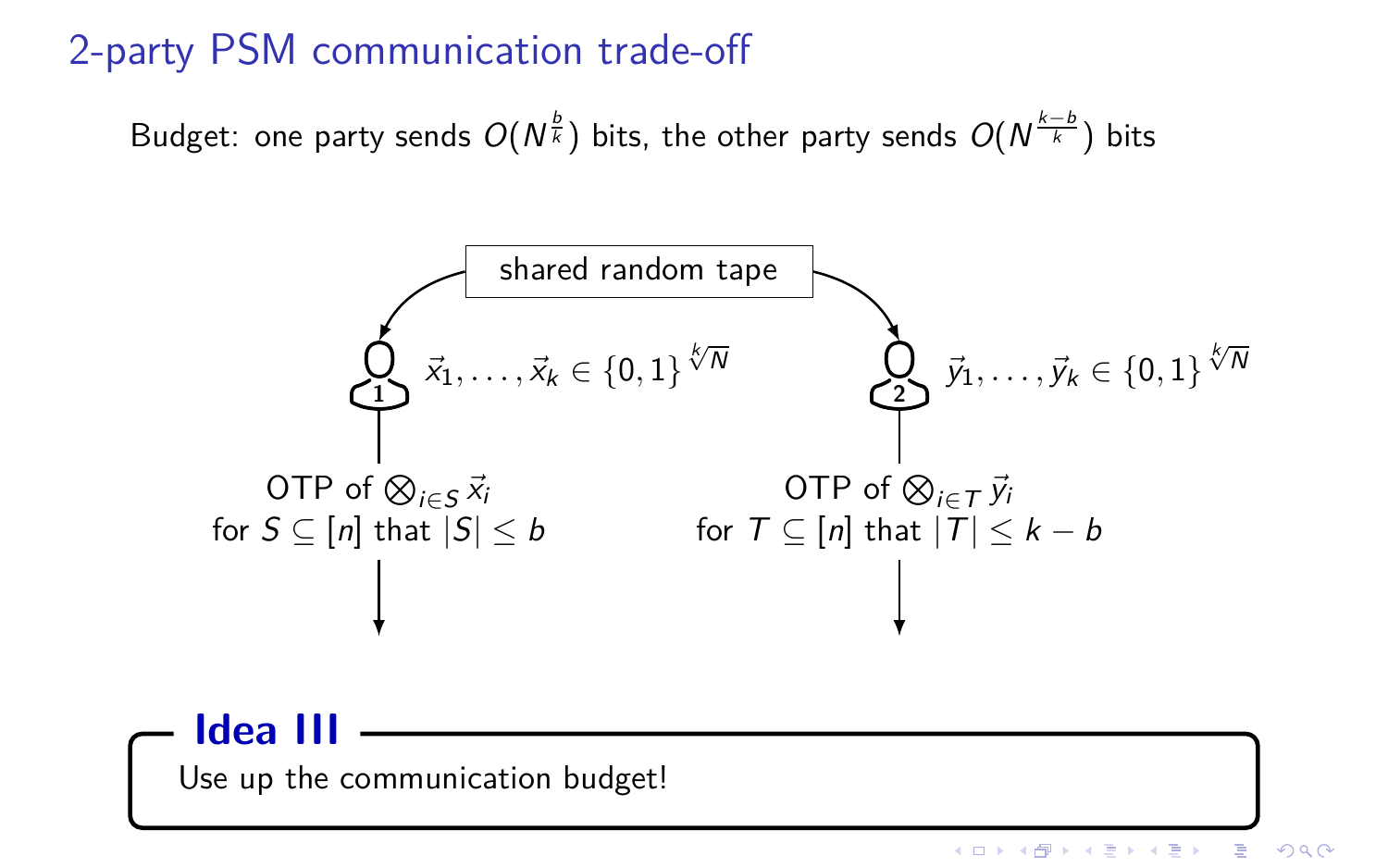### 2-party PSM communication trade-off

Budget: one party sends  $O(N^{\frac{b}{k}})$  bits, the other party sends  $O(N^{\frac{k-b}{k}})$  bits

\n- Use up the budget:
\n- $$
P_1
$$
 sends the OTP of  $\bigotimes_{i \in S} \vec{x}_i$  for every  $S \subseteq [n]$  that  $|S| \leq b$
\n- $P_2$  sends the OTP of  $\bigotimes_{i \in T} \vec{y}_i$  for every  $T \subseteq [n]$  that  $|T| \leq k - b$
\n

I Every referee-computable term = target + hard terms + easy terms I Do linear algebra: a linear combination of referee-computable terms = target+ easy terms c.c. ≤ budget in PSM model

**If** Computer did the linear algebra when  $0 < b < k < 20$ .